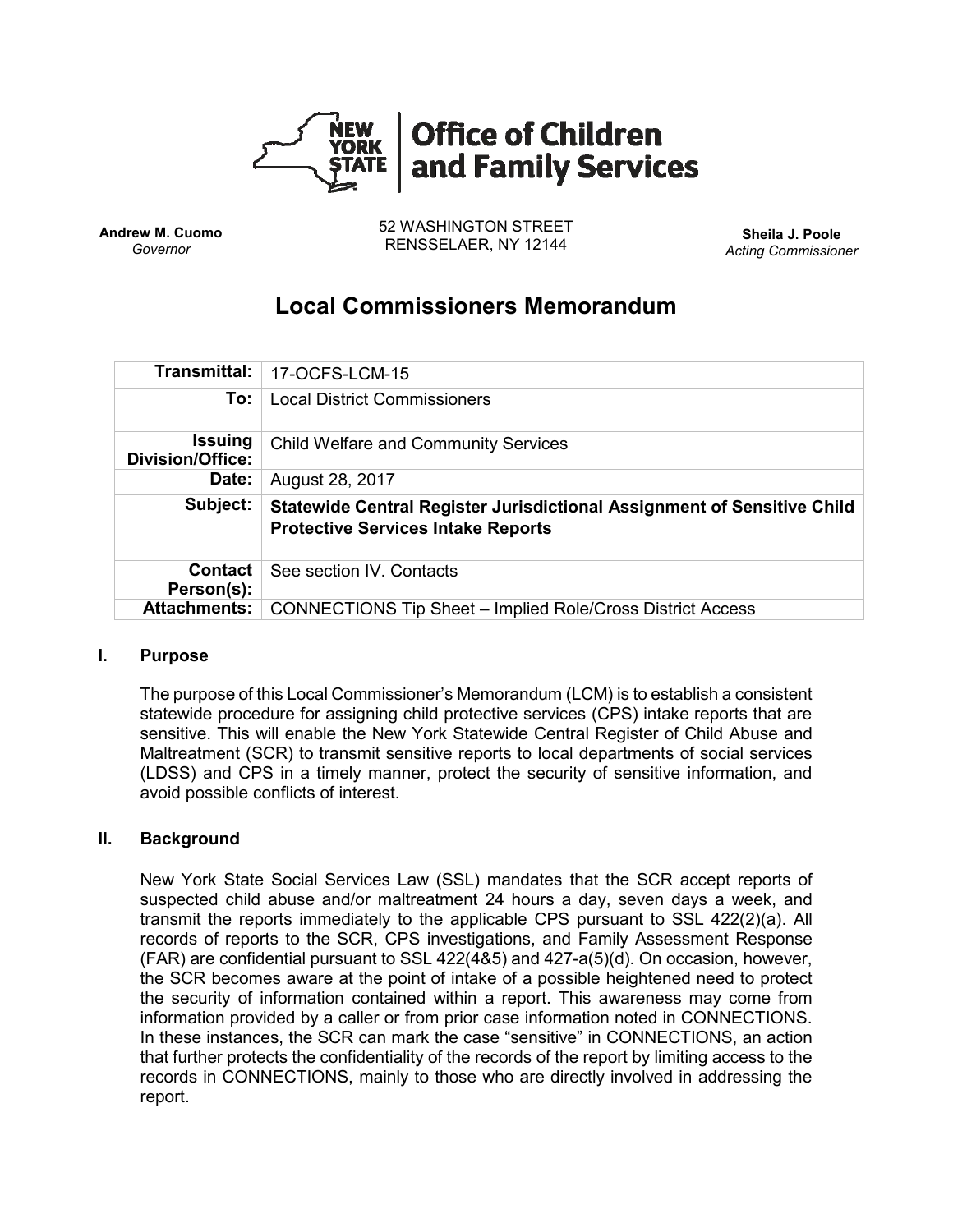OCFS's *Child Protective Services Program Manual* (CPS manual) provides examples of such situations and discusses the issue in more detail (See the chapter on "Special Circumstances in Report Processing" in the CPS manual). There are two main categories of situations that warrant coding a report as sensitive. The first category includes cases that have received widespread attention from the public, such as a child fatality or nearfatality, that is prominent in the news, or cases in which the subject or other person named in the report is someone with a high profile, such as a celebrity or a public figure, whose case might garner attention and curiosity throughout the state.

A second category of situations that warrant coding a report as sensitive includes cases that are sensitive primarily within a specific LDSS in which the subject of a report is: a wellknown person in the community where the LDSS is located, such as a political figure or agency head, a CPS worker, an LDSS employee who works with CPS staff, or a family member of a CPS worker or LDSS employee. In these situations, it is appropriate for the CPS of a different LDSS to address the report in order to avoid a conflict of interest or the appearance of a conflict of interest. The SCR will contact the LDSS where the potential conflict of interest exists in order for the LDSS to determine whether it prefers to have an alternate jurisdiction address the report on its behalf. For the SCR to transmit reports of this nature without delay, each LDSS needs to have a protocol in place for transmitting these reports to another LDSS.

### **III. Program Implications**

Each LDSS is required to establish in writing a Sensitive Case Assignment Protocol identifying alternate arrangements with at least one neighboring jurisdiction for the handling of sensitive cases when an actual or potential conflict of interest exists and the LDSS determines that the investigation or family assessment response should be conducted by the CPS of another LDSS. This protocol will be used by the SCR 24 hours a day, seven days a week, and needs to contain, at a minimum, the following information:

- 1. The name of your LDSS
- 2. The name of the LDSS that will investigate or provide a family assessment response for a sensitive report assigned to your LDSS when your LDSS determines that addressing the report locally could create an actual or potential conflict of interest
- 3. The signature of the person in your LDSS approving the protocol
- 4. The signature of the person from the other LDSS who agrees that his/her CPS will investigate sensitive cases from your LDSS when a conflict of interest occurs
- 5. Any additional considerations pertaining to the assignment and transmission of sensitive reports

Each LDSS is required to electronically submit a Sensitive Case Assignment Protocol to its designated regional office in the Division of Child Welfare and Community Services and to the SCR within 90 days of the release of this LCM, using the contact information listed below. These documents will be kept on file and followed when the SCR is advised by an LDSS to assign a sensitive CPS report to an alternate LDSS.

Note: When a report is assigned to the CPS of another LDSS as primary, the LDSS with the underlying jurisdiction will not have access to the case record during the investigation unless there is legitimate purpose to having such access that would not contradict the